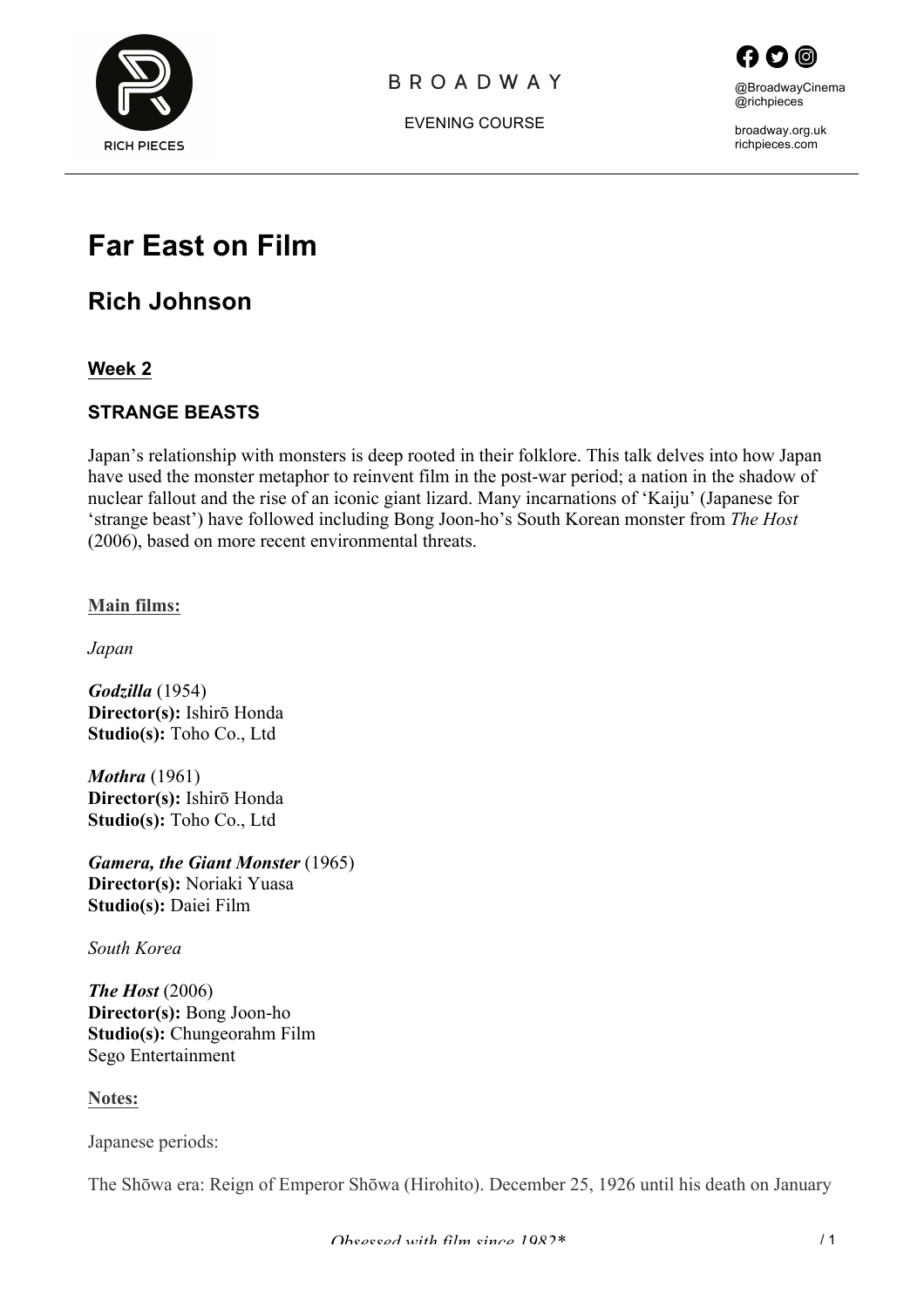

### **BROADWAY**

EVENING COURSE



broadway.org.uk richpieces.com

7, 1989.

The Heisei era: Reign of Emperor Akihito. January 8, 1989 until his abdication on April 30, 2019.

On August 6, 1945, the B-29 Superfortress Enola Gay dropped the atomic bomb called "Little Boy" on Hiroshima.

Kabuki – which began in 1603 - focussed heavily on action and fight scenes.

Bunraku is also a heavy influence; a form of traditional Japanese puppet theatre that also implemented the earliest forms of special effects.

Tokusatsu – pronounced tock-sat-ser - ('special effects') has originates from in early Japanese kabuki theatre.

Modern tokusatsu, did not begin to take shape until the early 1950s with the birth of Godzilla.

*Godzilla* special-effects artist Eiji Tsuburaya and director Ishirō Honda became the driving forces behind the film and this specific movement in post-war Japanese cinema.

Design reminiscent of hannya, a mask used in Japanese Noh theater, representing a jealous female demon.

*Mothra* Toho's second most popular kaiju character after Godzilla.

Original story was titled "The Glowing Fairies and Mothra".

Starred The Peanuts who were a Japanese vocal group consisting of twin sisters Emi and Yumi Itō. The country Rolisica is an amalgam of Russia and America and is portrayed as an overbearing capitalist superpower.

Based on Authors Steve Ryfle and Ed Godziszewski's 2009 DVD commentary, "Rolisica's bombing of Infant Island to America's bombing of Hiroshima and Nagasaki and Nelson's kidnapping of the Shobijin to America's occupation and forced Westernization of Japan." The film therefore can be seen as a bad portrait of the United States with the exploitation of natives for atomic testing and commercial gain.

Daiei Film Co. Ltd. (pronounced die-e-ay)

Also produced Akira Kurosawa's *Rashomon* (1950) and Teinosuke Kinugasa's *Gate of Hell* (1953), which was the first Japanese color film to be shown abroad.

Daiei studio head Masaichi Nagata was inspired by the success of Alfred Hitchcock's *The Birds*  (1963) as much as Toho's *Godzilla* films and began to produce *Giant Horde Beast Nezura*, a film that would have featured overgrown rats attacking Tokyo but the production was shut down by the health department, due to the project wanting to use live rats.